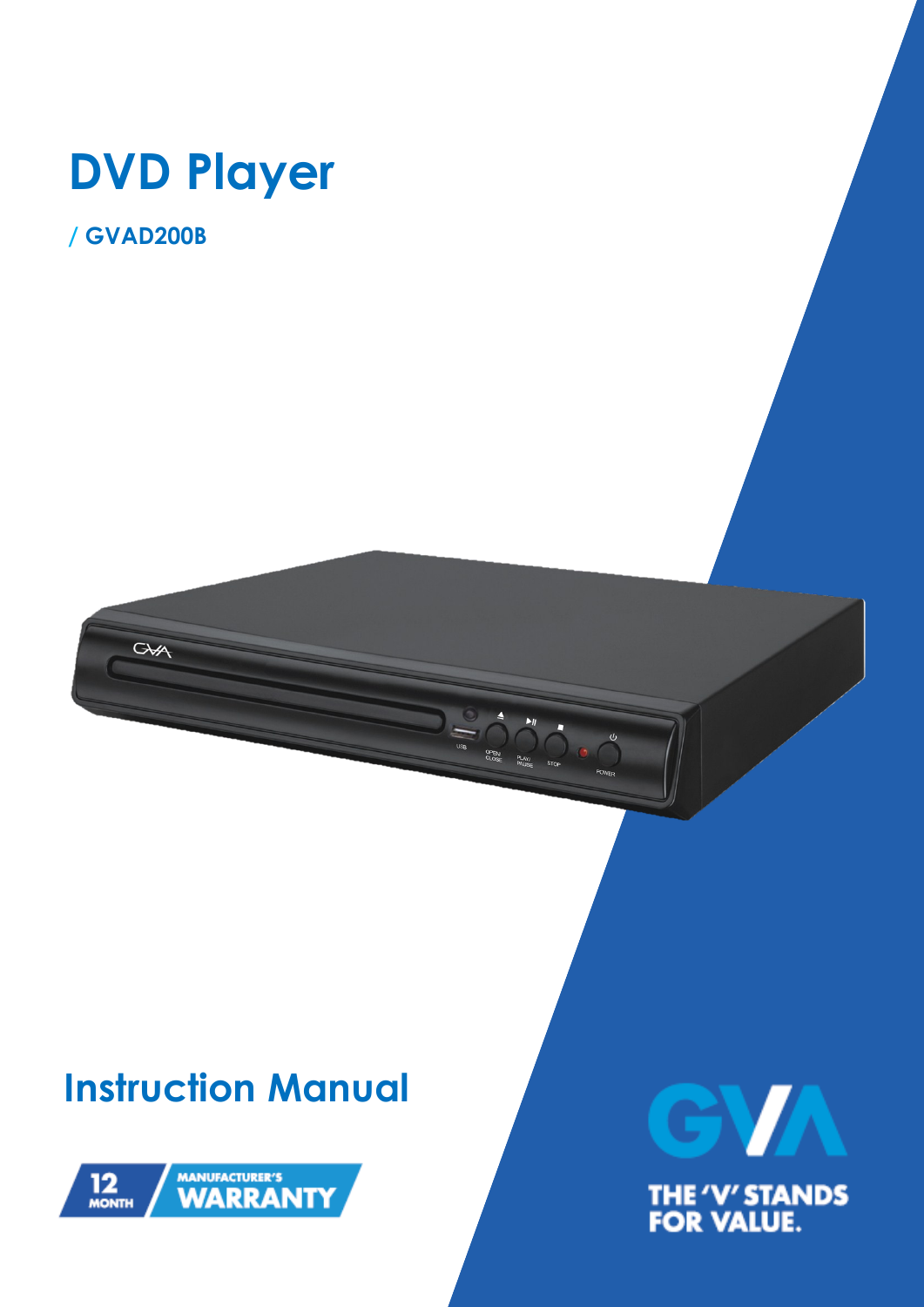# IMPORTANT SAFETY INSTRUCTIONS

- 1. Read these Instructions.
- 2. Keep these Instructions.
- 3. Heed all Warnings
- 4. Follow all instructions.
- 5. Do not use this apparatus near water.
- 6. Clean only with a dry cloth.
- Do not block any ventilation openings. Install in accordance with manufacturer instructions.
- Do not install near any heat sources such as radiators, heat registers, stoves, or other apparatus (including amplifiers) that produce heat.
- Protect the power cord from being walked on or pinched particularly at plugs, convenience receptacles, and the point where they exit from the apparatus.
- 10. Only use attachments/accessories specified by the manufacturer.
	- 11. Refer all servicing to qualified service personnel. Servicing is required when the apparatus has been damaged in any way, such as power-supply cord or plug is damaged, liquid has been spilled or objects have fallen into the apparatus,the apparatus has been exposed to rain or moisture, does not operate normally, or has been dropped.

**•** 

### Additional Warnings

- The apparatus shall not be exposed to dripping or splashing and no objects filled with liquids, such as vases, should be placed on the apparatus. •
- The mains plug is used as the disconnect device and it should remain readily operable during intended use. In order to disconnect the apparatus from the mains completely, the mains plug should be disconnected from the mains socket outlet completely.
- Batteries must not be exposed to excessive heat such as sunshine, fire or the like.
- Caution markings are located at the rear or bottom of the apparatus. •
- The marking information is located at the rear or bottom of apparatus. •
- This appliance is not intended for use by persons (including children) with reduced physical, sensory or mental capabilities, or lack of experience and knowledge, unless they have been given supervision or instruction concerning use of the appliance by a person responsible for their safety.
- Young children must be supervised to ensure that they do not play with the appliance. If the supply cord is damaged, it must be replaced before further use by the manufacturer, its service agent or similarly qualified persons in order to avoid a hazard.

# WARNINGS AND PRECAUTIONS

- WARNING: To reduce the risk of fire or electric shock, do not expose this apparatus to rain or moisture.
- WARNING: Do not place the unit on top of any soft, porous, or sensitive surfaces to avoid damaging the surface. Use a protective barrier between the unit and surface to protect the surface.
- CAUTION: Danger of explosion if battery is incorrectly replaced. Replaceonly with the same or equivalent type.

Do not mix old and new batteries.

Do not mix alkaline, standard (carbon-zinc), or rechargeable (ni-cad, ni-mh, etc) batteries.



This symbol indicates that this product incorporates double insulation between hazardous mains voltage and user accessible parts.

## CAUTION

WARNING : TO REDUCE THE RISK OF ELECTRIC SHOCK, DO NOT REMOVE COVER (OR BACK). NO USER-SERVICEABLE PARTS INSIDE. REFER SERVICING TO QUALIFIED SERVICE **PERSONNEL**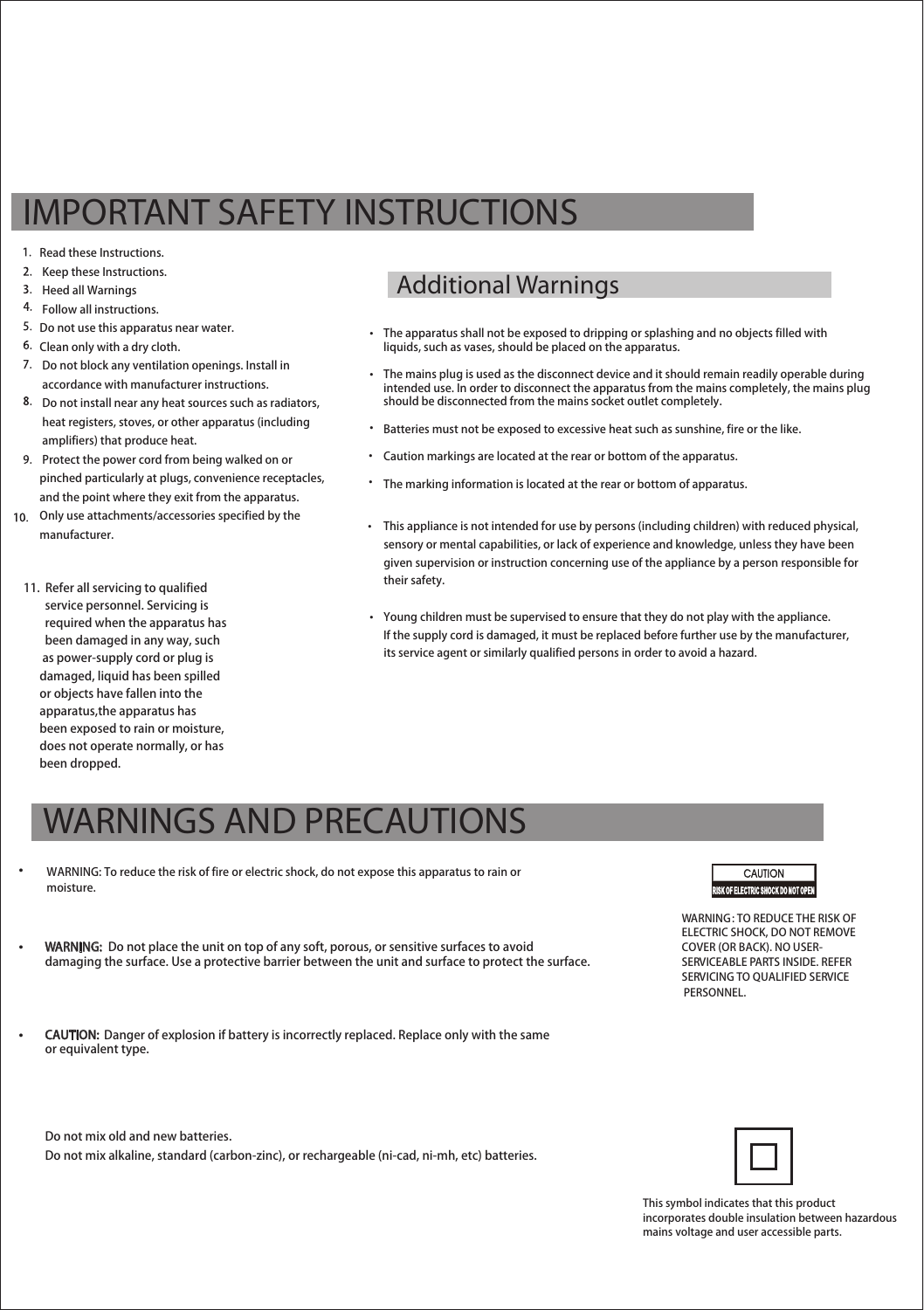### Introduction and Setup



 Supported file formats for playback from connected USB device (not included): mpg, mp4, mp3, wma, dat, jpeg Maximum capacity: 32GB

# Remote Control

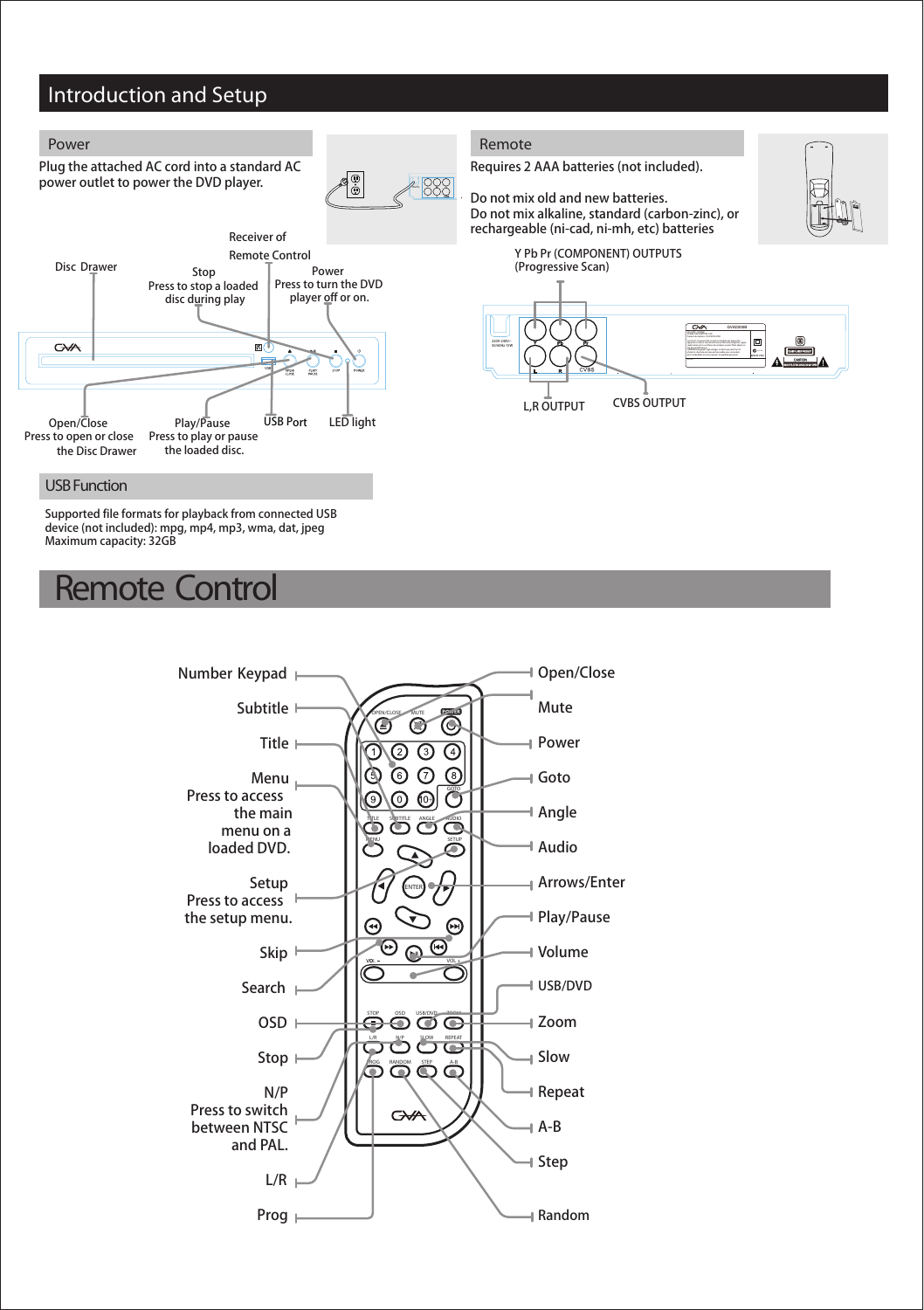### DVD and CD

#### Loading a Disc

- 1. Press the **Open/Close** button to open the **Disc Drawer**.
- 2. Load a disc into the DVD player, label side facing up.
- 3. Press the **Open/Close** button to close the **Disc Drawer**.
- 4. After a disc is loaded, it will begin playing automatically.

#### Playing a Loaded Disc

- 1. Follow the instructions for Loading a Disc.
- 2. If the disc does not begin playing automatically, press the **Play/Pause** button.

Programming a Loaded Disc

- 1. Follow the instructions for Loading a Disc and Playing a Loaded Disc .
- 2. While the loaded disc is playing, press the PROG button on the remote.
- 3. Use the **Arrows/Enter/Number Keypad** buttons to highlight and select a DVD title and chapter, or CD track.
- 4. Highlight the PLAY button to play.
- 5. DVD Titles and chapters or CD tracks will play in the order they are programmed.
- 6. Repeat step 3 until the desired DVD titles and chapters or CD tracks are programmed.

#### Playing a JPEG CD

- 1. Load a JPEG photo disc into the player by following the instructions for Loading a Disc.
- $\overline{2}$ A slide show of JPEG photos from the CD will begin playing automatically.
- 3. Press the Stop button to access a file view of the loaded JPEG disc.
- 4. Use the **Arrows/Enter** buttons on the remote to select and view photos.

#### Access the DVD Setup Menu

Press the **Stop** button on the remote twice. In order to access all of the features of the DVD setup menu, the DVD player needs to be fully stopped.

### Connecting Video and Audio

*Note: Before making or changing any connections, make sure that all the devices are disconnected from the power outlet.*

The video cable connection can be made using either the CVBS output (good) or the Y,Pb,Pr outputs (better), depending on the available inputs on your TV.

The audio cable connection must be made from the DVD player's L/R audio outputs to the corresponding inputs on your TV (or amplifier).

See below for connection details:

#### RCA Stereo Audio Output

- 1. Use the **RCA Stereo Audio Output** send audio from the DVD player to ato television.
- 2. Requires an RCA audio cable (included).
- 3. Use the RCA audio cable to connect the **RCA Stereo Audio Output** to an RCA stereo audio input on a television.
- 4. Adjust the connected televisions input setting to match the input used in the previous step.



#### Press the **Setup** button on the remote.

#### **Technical Specification**

| Type                  | GVAD200B                      |
|-----------------------|-------------------------------|
| Play mode             | PAL/NTSC                      |
| Disc mode             | DVD, VCD, CD, MP3, JPEG       |
| Resolution            | $\geq$ 500 lines              |
| Audio characteristic  |                               |
| Frequency response    | 20Hz-20KHz:+/-1dB             |
| Audio S/N ratio       | $\geq$ 90dB                   |
| Dynamic range         | $\geq$ 90dB                   |
| Distortion            | < 0.01%                       |
| D/A converter         | 192KHz/24hit                  |
| Output characteristic | $1 \vee p \cdot p(75 \Omega)$ |
| Audio output          | 2.0V $\pm^{0.0V}_{1.0V}$      |
| $AC-3$                | 2 channel output              |
| Power Voltage         | 220V~240V-50/60Hz             |
| Power consumption     | <b>15W</b>                    |
| Size                  | 225x38x210mm                  |

Specifications are subject to change without notice.